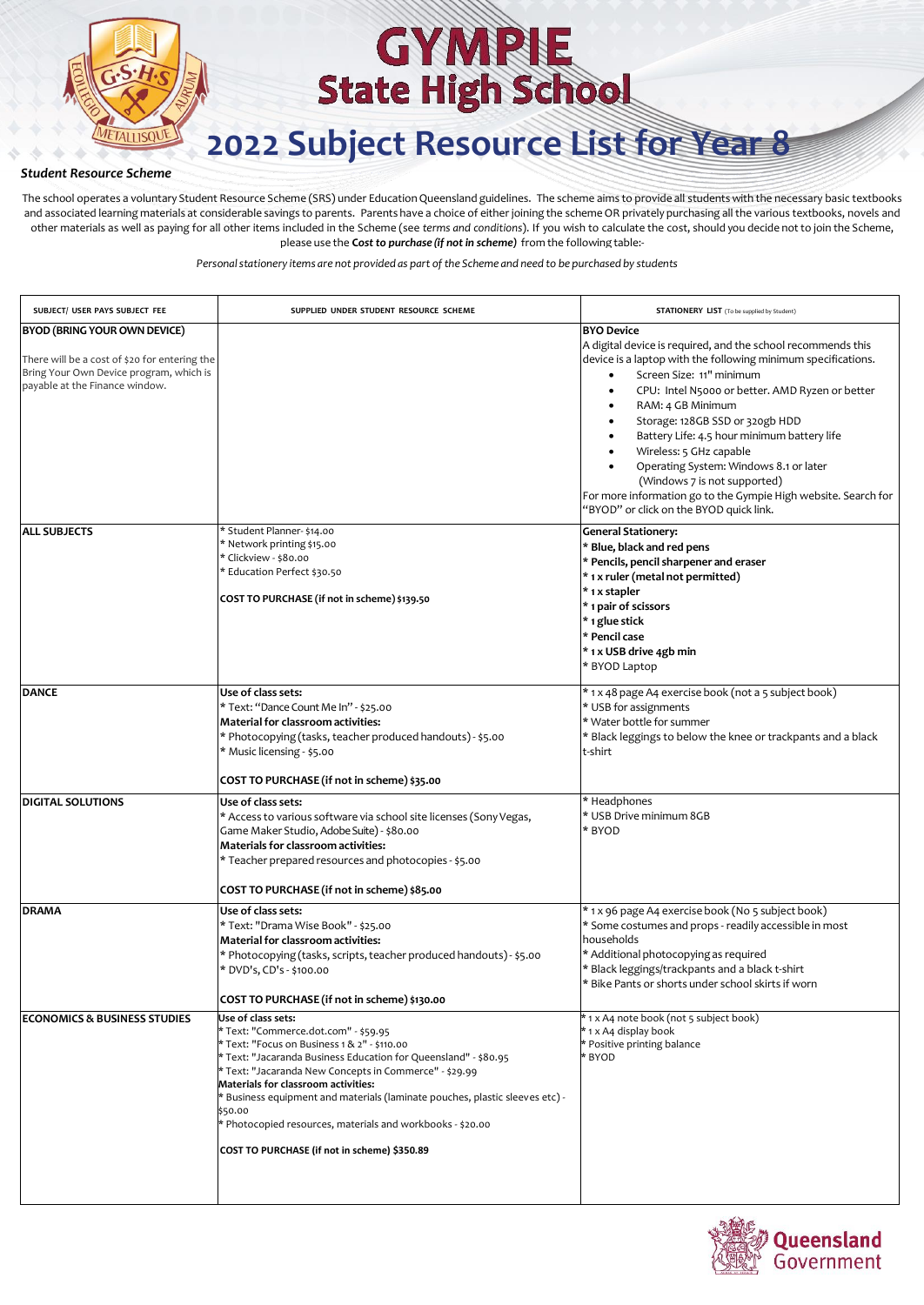

**2022 Subject Resource List for Year 8**

### *Student Resource Scheme*

The school operates a voluntary Student Resource Scheme (SRS) under Education Queensland guidelines. The scheme aims to provide all students with the necessary basic textbooks and associated learning materials at considerable savings to parents. Parents have a choice of either joining the scheme OR privately purchasing all the various textbooks, novels and other materials as well as paying for all other items included in the Scheme (see *terms and conditions*). If you wish to calculate the cost, should you decide not to join the Scheme, please use the **C***ost to purchase (if not in scheme)* from the following table:-

| <b>ENGLISH</b>                                                                                                  | Use of class sets:<br>* Text: "MacMillan Complete English Basics" - \$22.99<br>* Text: "Cambridge Essential English Skills - 8" - \$26.95<br>* Novels x 2 - \$30.00<br>* DVDs x 2 - \$30.00<br>* Drama and poetry texts - \$50.00<br>* Reading Gym Resources - \$20.00<br>* Dictionary - \$26.95<br>* Thesaurus - \$24.95<br>Materials for classroom activities:<br>* Photocopying and consumables - \$20.00<br>COST TO PURCHASE (if not in scheme) \$251.84                                                                                                                                                                                                           | * 1 x 128 page A4 exercise book (No 5 subject books)<br>* A4 paper for assignments                                                                                                                                           |
|-----------------------------------------------------------------------------------------------------------------|------------------------------------------------------------------------------------------------------------------------------------------------------------------------------------------------------------------------------------------------------------------------------------------------------------------------------------------------------------------------------------------------------------------------------------------------------------------------------------------------------------------------------------------------------------------------------------------------------------------------------------------------------------------------|------------------------------------------------------------------------------------------------------------------------------------------------------------------------------------------------------------------------------|
| <b>HEALTH &amp; PHYSICAL</b><br><b>EDUCATION</b>                                                                | Equipment for class activities (based on units undertaken):<br>* Access to sporting equipment (Discus, Javelin, Touch<br>Football/Futsal, Tennis Racquet, Cricket, Badminton, Softball,<br>Volleyball etc) - \$400.00<br>Materials for classroom activities:<br>* Photocopying of all resource materials for theory sessions - \$10.00<br>* Consumables (sunscreen, tennis balls etc) - \$5.00<br>COST TO PURCHASE (if not in scheme) \$415.00                                                                                                                                                                                                                         | * 1 x A4 64 page binder book<br>* Hat<br>* Water bottle<br>* Sunscreen<br>* Swimming apparel - includes sun shirt<br>* Shoes suitable for exercise<br>* RUGBY LEAGUE STUDENTS - Mouthguard, Football boots<br>(moulded tags) |
| <b>HOME ECONOMICS</b><br>A subject of \$5.00 applies to this<br>subject to purchase textile project<br>material | <b>Materials for Classroom Activities:</b><br>* Small equipment (eg irons, bobbins, quick unpicks) - \$20.00<br>* Sewing (threads, bag for storage of sewing, paint, patchwork<br>fabric, dye, sewing instructions, pins, tape measures, marking<br>pencils) - \$20.00<br>* Cooking (recipe booklet, cookery workbook, spray oil, salt & pepper,<br>yeast, sugar, oil, muffin papers, baking soda, paper towel, alfoil,<br>gladwrap, tea towels, laundering of various items, dishcloths, cooking<br>tins & equipment, electricity & gas, use of apron) - \$20.00<br>* Stationery, consumables and photocopies - \$5.00<br>COST TO PURCHASE (if not in scheme) \$65.00 | * Weekly cooking ingredients for practical food lessons<br>* Tea towel<br>* Containers to take food home<br>* Correct footwear<br>* Ingredients for individual cookery                                                       |
| HUMANITIES (HISTORY & GEOGRAPHY) Use of class sets:                                                             | * Text: "Pearson 8 History" - \$56.95<br>* Text: "Jacaranda SOSE: Medieval History" - \$62.95<br>* Text: "Jacaranda SOSE Alive 1" - \$58.95<br>* Text: "Heinemann Humanities 2" - \$66.95<br>* Oxford Australian Curriculum Atlas - \$50.95<br>* Access to Click view - \$300.00<br>* History Alive 8<br>* Retroactive Yr 8<br><b>Materials for classroom activities:</b><br>* Photocopying & consumables- \$25.00<br>COST TO PURCHASE (if not in scheme) \$621.75                                                                                                                                                                                                     | * 1 x 128 page A4 exercise book (No 5 subject books)<br>* 1 x A4 Display Book                                                                                                                                                |
| <b>INDUSTRIAL TECH &amp; DESIGN</b>                                                                             | Use of class sets:<br>* Text: "Junior Industrial Arts" - \$40.00 (out of print)<br>* School produced booklet - \$5.00<br>* Set squares - \$5.00<br>* Safety glasses (Australian standard) - \$6.00<br>Materials for classroom activities:<br>* Wood, metal, plastic, steel, misc hardware items, graphics sheets -<br>\$20.00<br>* CAD Material - \$10.00<br>COST TO PURCHASE (if not in scheme) \$82.00                                                                                                                                                                                                                                                               | * Correct footwear<br>* Protective clothing<br>* Pencils, eraser, sharpener, compass                                                                                                                                         |

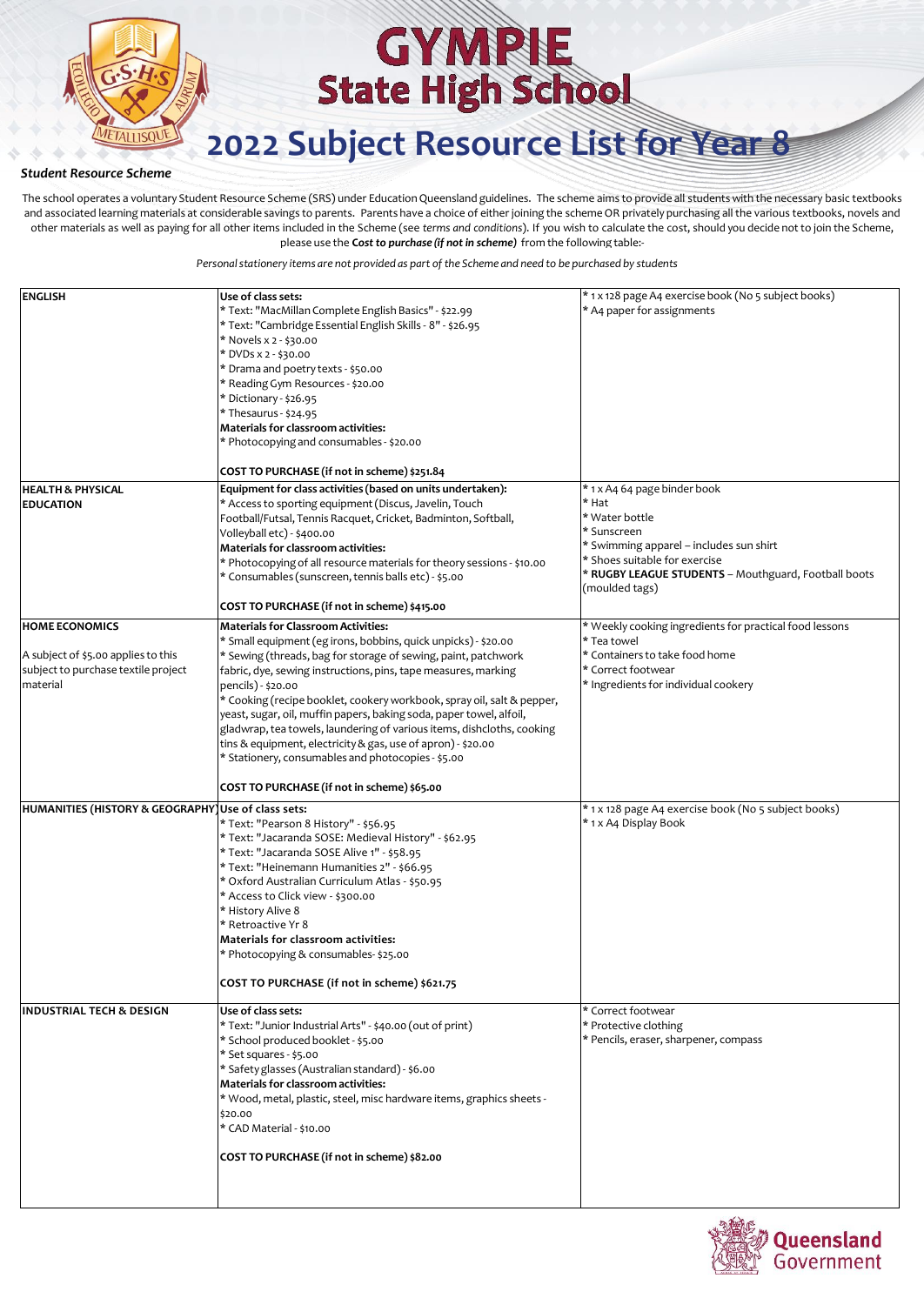

**2022 Subject Resource List for Year 8**

### *Student Resource Scheme*

The school operates a voluntary Student Resource Scheme (SRS) under Education Queensland guidelines. The scheme aims to provide all students with the necessary basic textbooks and associated learning materials at considerable savings to parents. Parents have a choice of either joining the scheme OR privately purchasing all the various textbooks, novels and other materials as well as paying for all other items included in the Scheme (see *terms and conditions*). If you wish to calculate the cost, should you decide not to join the Scheme, please use the **C***ost to purchase (if not in scheme)* from the following table:-

| SUBJECT/ USER PAYS SUBJECT FEE                                                                                                                                                                                                                                                                                                                                                       | SUPPLIED UNDER STUDENT RESOURCE SCHEME                                                                                                                                                                                                                                                                                                                                                                                                                | <b>STATIONERY LIST</b> (To be supplied by Student)                                                                                                                                                                                                            |
|--------------------------------------------------------------------------------------------------------------------------------------------------------------------------------------------------------------------------------------------------------------------------------------------------------------------------------------------------------------------------------------|-------------------------------------------------------------------------------------------------------------------------------------------------------------------------------------------------------------------------------------------------------------------------------------------------------------------------------------------------------------------------------------------------------------------------------------------------------|---------------------------------------------------------------------------------------------------------------------------------------------------------------------------------------------------------------------------------------------------------------|
| <b>INSTRUMENTAL MUSIC</b><br>Instrumental Music Fee \$50.00 (this<br>fee covers photocopying of music<br>sheets and copyright fees to play the<br>music) if using own instrument OR<br>Instrumental Music Fee \$90.00 (this<br>fee covers the use of a school<br>instrument, maintenance of<br>instruments, photocopying of music<br>sheets and copyright fees to play the<br>music) |                                                                                                                                                                                                                                                                                                                                                                                                                                                       | * Own instrument (if not using school instrument)<br>* A4 Display folder<br>* Black dress pants and black shoes for performances                                                                                                                              |
| <b>JAPANESE</b>                                                                                                                                                                                                                                                                                                                                                                      | Use of class sets:<br>* Text: "Kimono 1" - \$35.00<br>* Webster's Japanese Dictionary - \$9.99<br>* New Land, New Language Resources and Materials - \$200.00<br>* DVDs - \$20.00<br>* Access to Clickview - \$300.00<br><b>Materials for Classroom Activities:</b><br>* Photocopying & consumables-\$5.00<br>COST TO PURCHASE (if not in scheme) - \$569.99                                                                                          | * 1 x 64 page A4 exercise book (no 5 subject book)                                                                                                                                                                                                            |
| <b>LEARNING ENRICHMENT</b><br><b>PROGRAM</b>                                                                                                                                                                                                                                                                                                                                         |                                                                                                                                                                                                                                                                                                                                                                                                                                                       | * 1 x 96 page exercise book (no 5 subject book)<br>* 1 x A4 display folder                                                                                                                                                                                    |
| <b>LITERACY</b>                                                                                                                                                                                                                                                                                                                                                                      | Use of class sets:<br>* Class readers - \$59.80<br>* Dictionary - \$26.95<br>* Thesaurus - \$24.95<br>Materials for Classroom Activities:<br>* Photocopying & consumables- \$10.00<br>COST TO PURCHASE (if not in scheme) - \$121.70                                                                                                                                                                                                                  | * 1 x 128 page A4 exercise book (no 5 subject book)<br>* A4 paper and plastic sleeves for assignments                                                                                                                                                         |
| <b>MATHEMATICS</b>                                                                                                                                                                                                                                                                                                                                                                   | Use of class sets:<br>* Text: "Pearson Mathematics 8" - \$59.95<br>* Text: "Macmillan MathsWorld 8" - \$66.99<br>* Text: Jacaranda "General Mathematics Units 1 & 2" - \$92.00<br>* Protractor, compasses, scissors, glue, set squares, measuring tape,<br>trundle wheels, clinometer, dice, cubes - \$30.00<br><b>Materials for classroom activities:</b><br>* Photocopies and graph paper - \$10.00<br>COST TO PURCHASE (if not in scheme) \$258.94 | * 1 x 96 page A4 exercise book (no 5 subject book)<br>* 2 x 48 page Quarto size exercise book<br>* Scientific calculator (preferably Sharp EL 531) available<br>from Payment Window (\$20)<br>* 30cm plastic ruler<br>* HB pencils<br>* Eraser<br>* Sharpener |